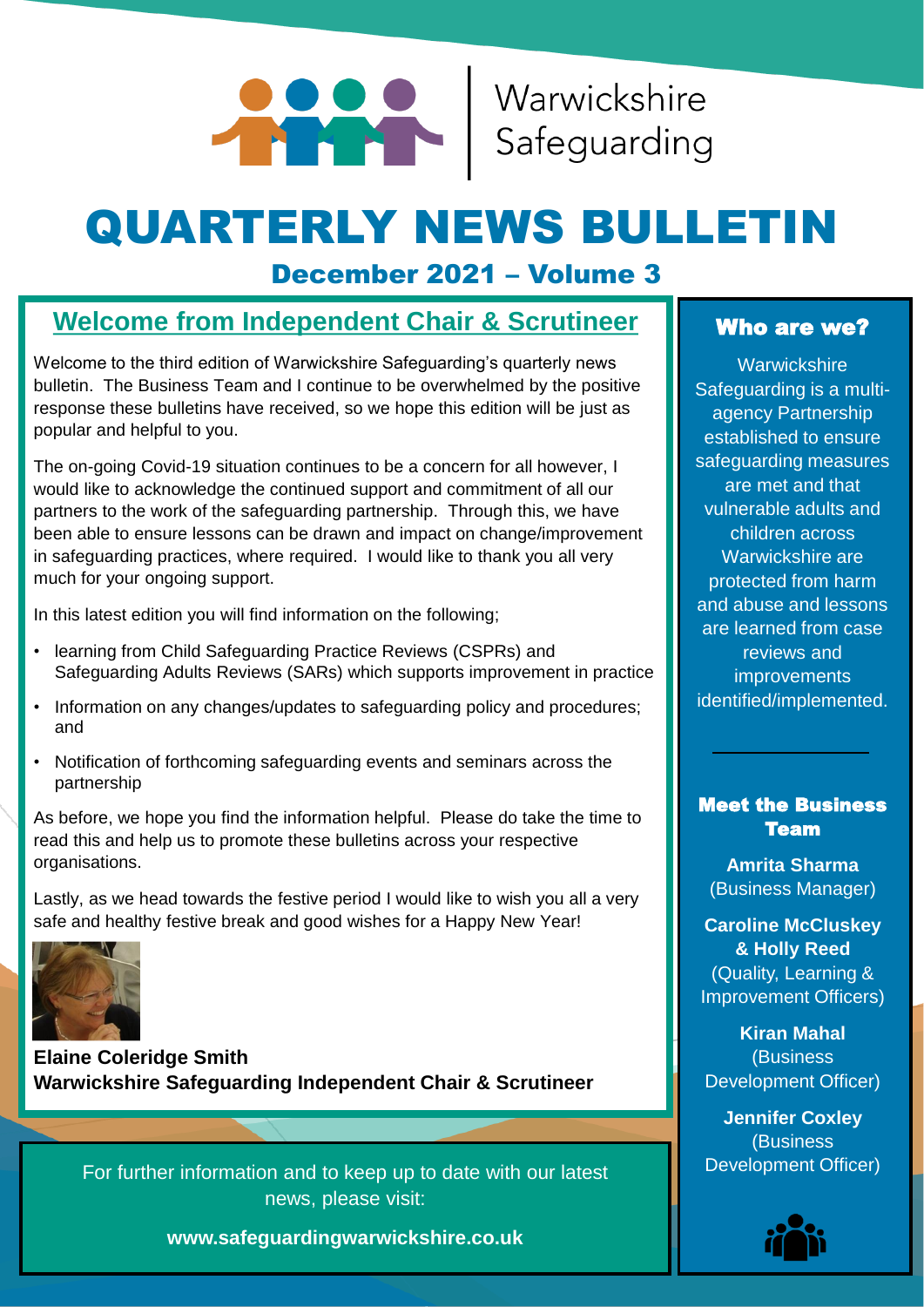# **POPUL**

# Warwickshire Safeguarding

# **Warwickshire Safeguarding Annual Report: 2020 - 2021**

Each year the safeguarding partnership produces and publishes an annual report.

This year's annual report outlines the new safeguarding arrangements for adults, children and young people in Warwickshire under the governance of Warwickshire Safeguarding. The report provides an overview of safeguarding activity carried out between April 2020 and March 2021 and the work undertaken by the safeguarding partnership to deliver it strategic priorities. This work involves a high degree of multi-agency co-operation and collaboration to ensure Warwickshire has effective safeguarding arrangements in place which help promote learning and improvement.

Without doubt 2020-2021 has been a very challenging year for everyone involved in safeguarding of children, young people, families and adults.

The Covid pandemic quickly influenced every aspect of work. The Coronavirus Act 2020 did not relax safeguarding and Warwickshire was expected to continue to offer the same level of oversight to children, adults and families.

# **WARWICKSHIRE SAFEGUARDING**

# **ANNUAL REPORT**

 $2020 - 2021$ 



Warwickshire Safeguarding has learnt a great deal from undertaking serious case reviews, SARS and alternative reviews. Each of these reviews has identified areas of good and best practice as well as areas that require improvement. Our ability to scrutinise our shared practice has improved considerably this year, as has the direct involvement of the Executive Team with each of the reviews being undertaken.

In many ways Warwickshire safeguarding continues to function as previously with changes introduced partly as a result of Covid. A huge amount of impressive work has been undertaken this year under the direction of the Warwickshire safeguarding Business team and this is evidenced in the report.

**Full details of the partnership's work over the period of 2020-2021 can be found by clicking on the link below:**

[file:///C:/Users/ASHA8/Downloads/Warwickshire%20Safeguarding%20Annual%20Report%202020-](file:///C:/Users/ASHA8/Downloads/Warwickshire Safeguarding Annual Report 2020-2021 FINAL COPY (1).pdf) 2021%20FINAL%20COPY%20(1).pdf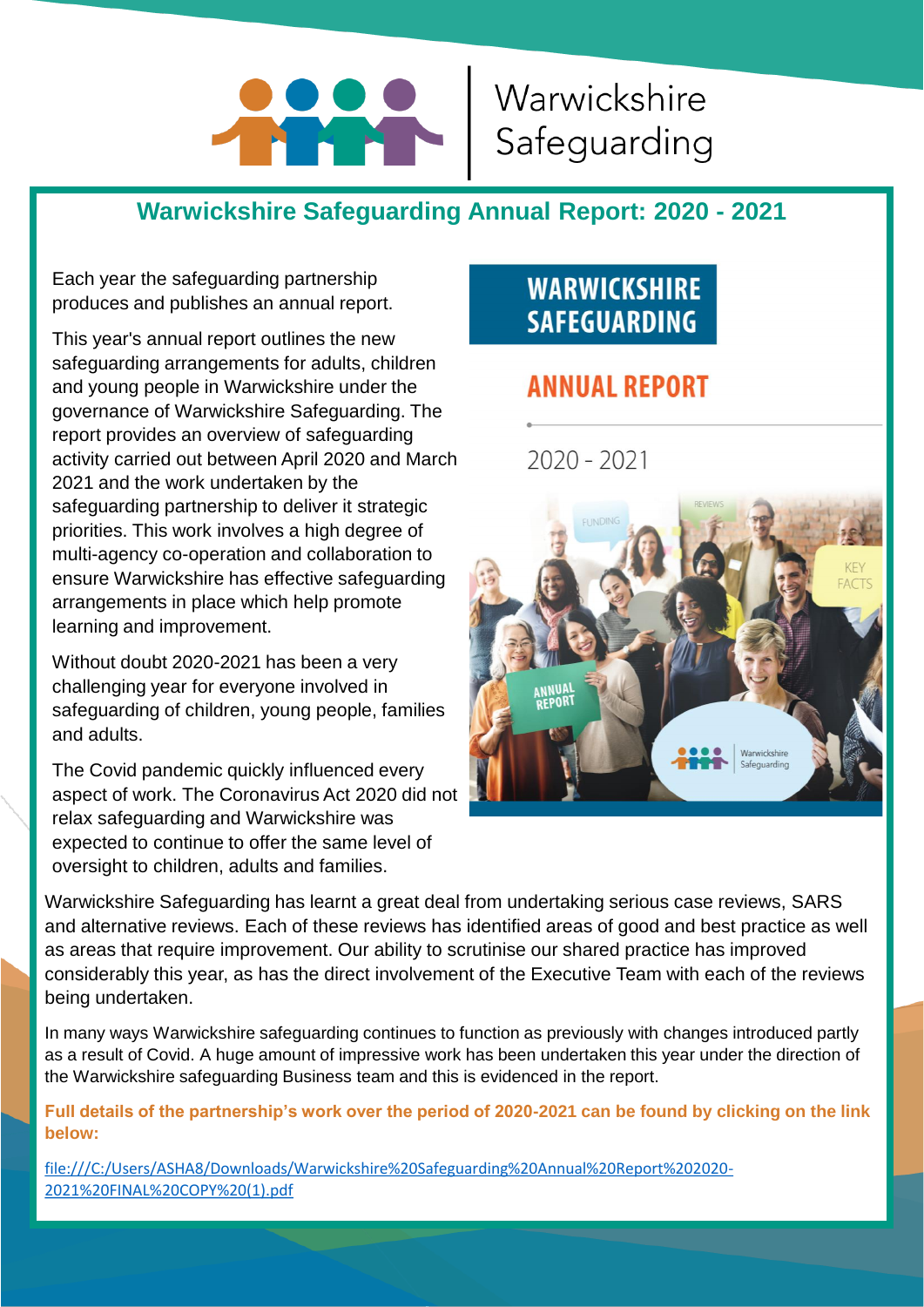

# **Changes to Safeguarding Policies and/or Procedures**

#### **Integrated Front Door**

Warwickshire introduced its new integrated front door, The Children and Families Front Door, replacing the Multi Agency Safeguarding Hub (MASH) as the first point of contact for safeguarding concerns for children and young people on Tuesday 28th September 2021. This enables Warwickshire to bring together Early Help and Children's Social Care to ensure children and young people receive the right support at the right time.

The new Front Door arrangements aim to ensure that all enquiries and contacts (MAC) are triaged upon receipt and directed to the appropriate service within the Front Door to support with the query, providing a seamless process with children receiving a service proportionate to their needs in a timely way. This expertise of the Front Door comprises of Early Help Professionals, Child and Family Advisors, Social Workers, Team Managers alongside multi-agency partners integrated within the Front Door and some 'virtual' partners for information sharing.

To view the document on the Integrated front door [Click here.](https://www.safeguardingwarwickshire.co.uk/news/safeguarding-children-news/315-new-children-and-families-front-door-to-replace-warwickshire-mash)

#### **Escalation Protocol**

All practitioners working with children, young people, adults with care and support needs and carers have a responsibility towards their clients to ensure that the child's or adult's welfare is seen as a priority at all levels of practitioner activity. Practitioners are individually responsible for being satisfied about the substance and progress of safeguarding plans for service users. This protocol recognises this and provides a tool to support individuals to exercise this responsibility when they are concerned about the actions or inactions of other agencies or practitioners.

The new Escalation Protocol provides 3 key stages and should be used in all situations where there are concerns about practice, decision making or resource allocation.

To view the document on the Escalation Protocol [Click here.](https://www.safeguardingwarwickshire.co.uk/safeguarding-adults/i-work-with-adults/practitioner-escalation-protocol)

#### **Exploitation Strategy (2020-2023)**

The safeguarding of children, young people and adults with care and support needs from the psychological and physical harm caused by exploitation is a priority for Warwickshire Safeguarding. A multi-agency and collaborative view of safeguarding is required when considering exploitation. Warwickshire Safeguarding's new strategy provides the strategic framework to further develop and strengthen our response in the identification, assessment and intervention of children, young people and adults with care and support needs who are experiencing or may be at risk of exploitation.

To view a copy of the Exploitation Strategy [Click here](https://www.safeguardingwarwickshire.co.uk/images/WS_Exploitation_Strategy_2020-23_FINAL_COPY_-_v2.1_13_08_2021._1.pdf).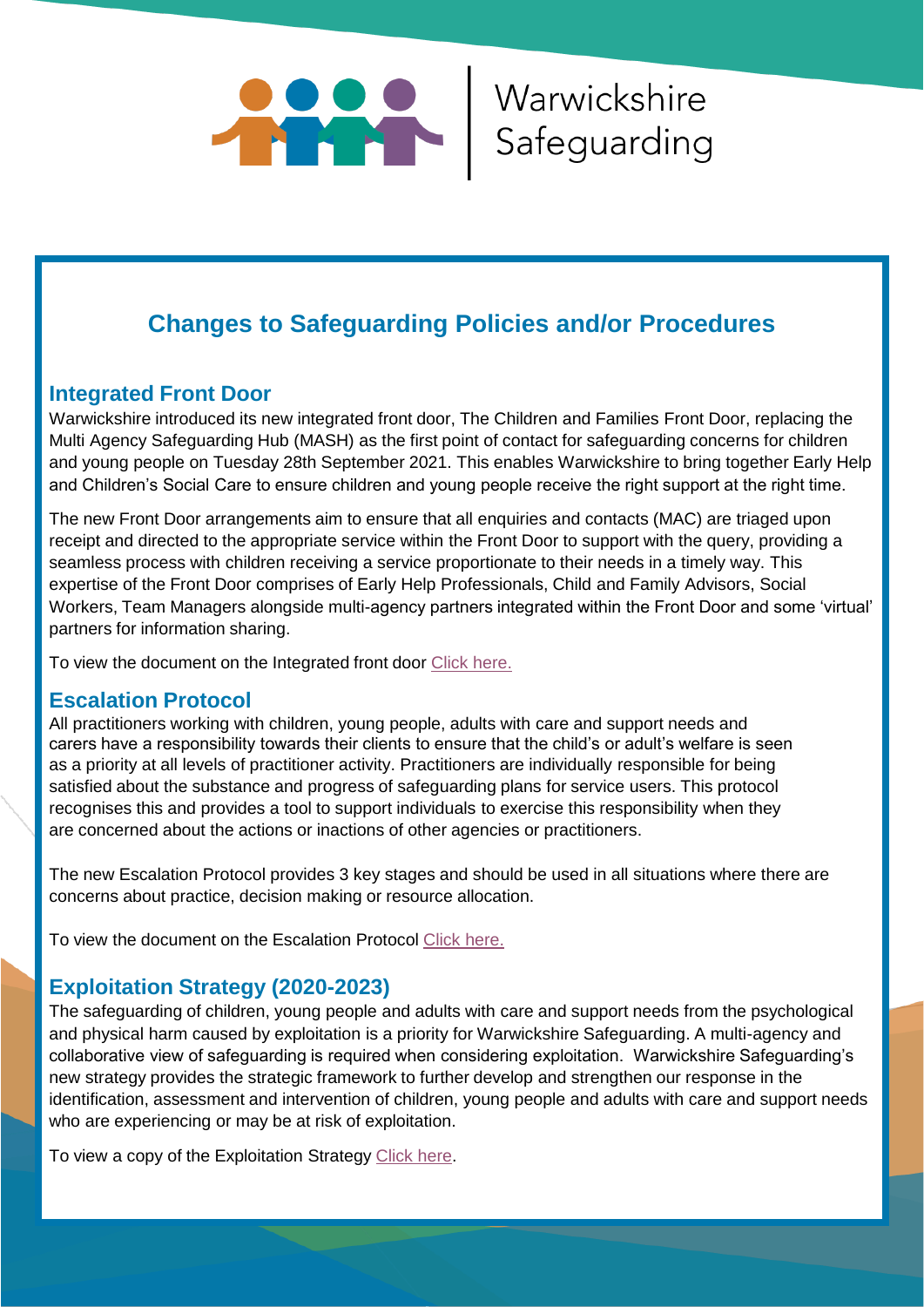

Warwickshire

### **Published Reviews**

**Provided below are details of reports which have been recently published by the partnership following the conclusion of safeguarding reviews. Copies of the full reports relating to children and adults can be found by clicking on either of the following links:**

#### **[Children's Reviews](https://www.safeguardingwarwickshire.co.uk/safeguarding-children/safeguarding-children-partnership/case-reviews)**

#### **[Adults Reviews](https://www.safeguardingwarwickshire.co.uk/safeguarding-adults/safeguarding-adults-partnership/14-safeguarding-adults/safeguarding-adults-board/327-safeguarding-adults-reviews-3)**

**NOAH:** Noah was born prematurely (under 30 weeks) and prior to his birth he was subject to a Child Protection Plan due to concerns over domestic abuse and substance misuse between his parents. When Noah was able to leave hospital, he went to live with his mother at his grandparents' house. When Noah was a little over 3 months old, he became unwell with cold like symptoms. Noah's mother took him to the GP and she was given advice to manage Noah's symptoms. That night Noah's mother bathed and put him to bed as normal and Noah's symptoms appeared to improve. Noah woke shortly before midnight so to settle him, Noah's mother brought him into her bed and they both went back to sleep. Noah's mother woke early the following morning and realised that Noah hadn't woken up for his feed. When Noah's mother checked him, she found he was unresponsive with vomit on the bed next to him. Noah's grandparents called an ambulance and Noah was taken to the local hospital where he was sadly pronounced dead.

#### **To view the full Lessons learned briefing [Click here](https://www.safeguardingwarwickshire.co.uk/images/Safeguarding_Briefings/Noah_Lessons_Learned_Briefing_-_vs_4.0_07_07_2021.pdf)**

**JACK:** Jack is a young teenager who sadly took his own life. In the time leading up to Jack's death the UK was in lockdown due to the Covid 19 pandemic. Just prior to the lockdown the process had begun for Jack to move to a new school following a number of fixed term exclusions. Jack's parents were divorced, and Jack had recently moved from living with his father and siblings to living with his mother. Jack was experiencing some difficulties in his life and was displaying some behaviours at home and at school. There was minimal multiagency involvement with Jack in the year preceding his death, although there were four referrals for the family to children's social care and one single assessment was completed; none of which resulted in intervention or support. Apart from school there were no other agencies involved with Jack at the time of his death. No school staff had any contact with Jack during the lockdown period prior to their death and there is no recorded information about them during this period.

#### **To view the full Lessons learned briefing [Click here](https://www.safeguardingwarwickshire.co.uk/images/downloads/LLB_Jack_v_1.0_13_09_2021.pdf)**

**ALAN:** Alan was born 3 months prematurely at home and due to a lack of oxygen he suffered from brain damage causing him to have physical and mental health issues; he had learning disabilities, was on the autistic spectrum and suffered from bipolar disorder. Alan lived at home from birth up until he was admitted to hospital as an inpatient, in October 2018, having been sectioned under the Mental Health Act. Alan was discharged from the hospital in 2019, when he was housed in a Housing Association tenancy, achieved through the local authority, in his new home in Warwickshire where he was cared for by a local care provider.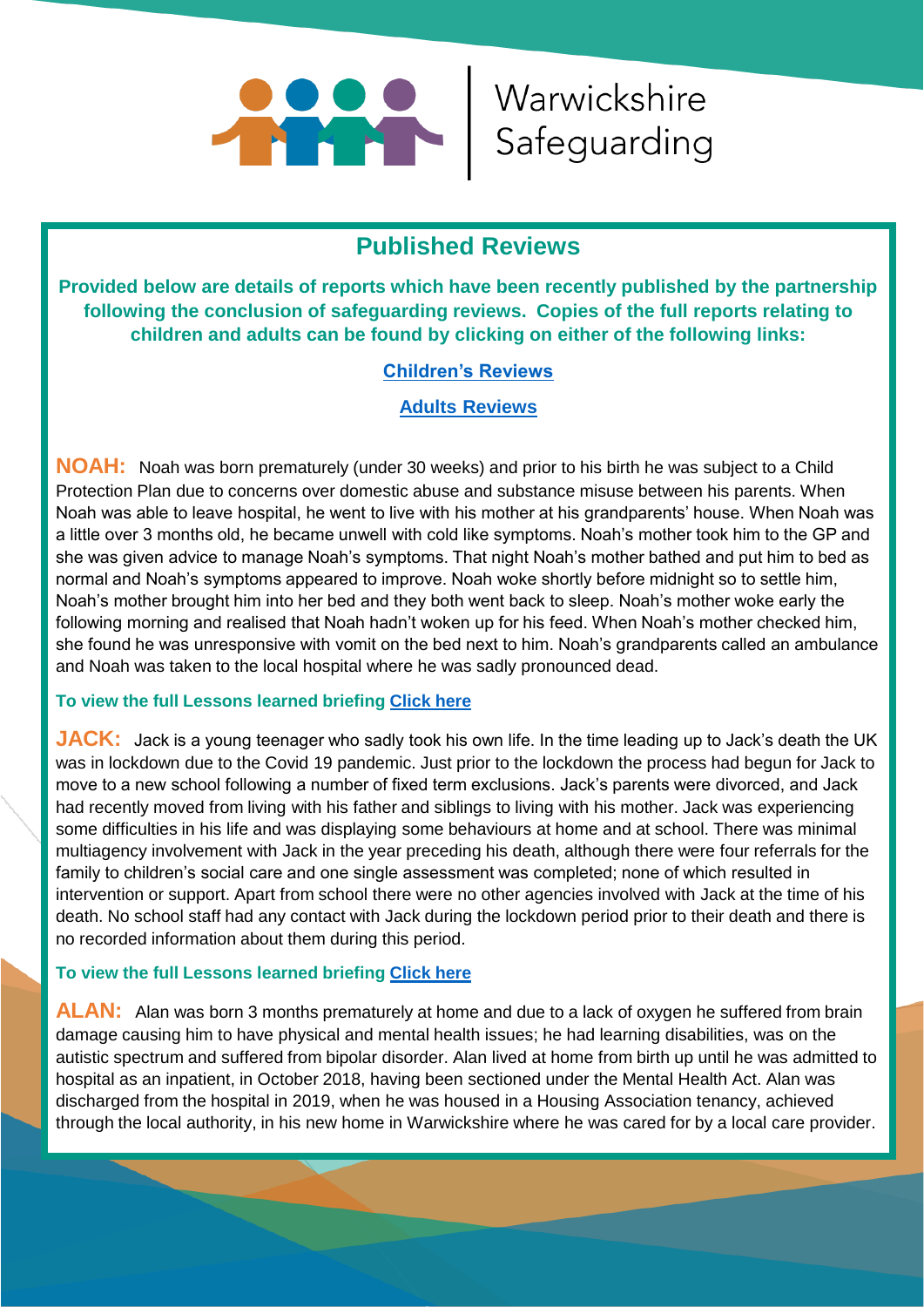

#### **Contd….**

Alan was provided with 2 to 1 care 24 hours a day with 1 waking night and 1 sleeping night carer. Towards the end of Alan's life, the level of care at night was increased due to Alan's behaviour becoming more challenging. In December 2019, he was admitted to Warwick Hospital via the Emergency Department, having been found unconscious whilst sleeping. Alan passed away a week later. Alan was 44 years old at the time of his death.

Warwickshire

#### **To view the full Lessons learned briefing [Click here](https://www.safeguardingwarwickshire.co.uk/images/LLB_v_1.0_23_09_2021.pdf)**

**NEIL:** Neil was placed in temporary residential care following his eviction from his flat due to anti-social behaviour. At the time of his death, he had been in residential care for 20 months, moving on three different occasions as placements broke down due to his behaviour. The last placement was in a neighbouring county as local provision had been exhausted. Records describe Neil as having ADHD, alcohol problems and possible cognitive damage due to brain tumour. He had a history of drinking heavily and, when intoxicated, his behaviours would be difficult to manage. He assaulted staff and residents on a number of occasions and would also be verbally offensive; police were often called but staff never proceeded with the charges which meant that Neil faced no consequences for his behaviours. During the national lockdown due to the Covid-19 pandemic and following an incident at the residential unit in April 2020, Neil was evicted from the residential service. Neil had also stated that he wanted to leave. He was given his possessions, and some money, and was provided with the details of the housing advice service, and he was recommended to present himself there as homeless. Contact was made with the service to advise that Neil would be presenting.

Sadly, Neil died in May 2020, his identity was only determined following his death.

#### **To view the full Lessons learned briefing [Click here](https://www.safeguardingwarwickshire.co.uk/lessons-learnt-briefings)**

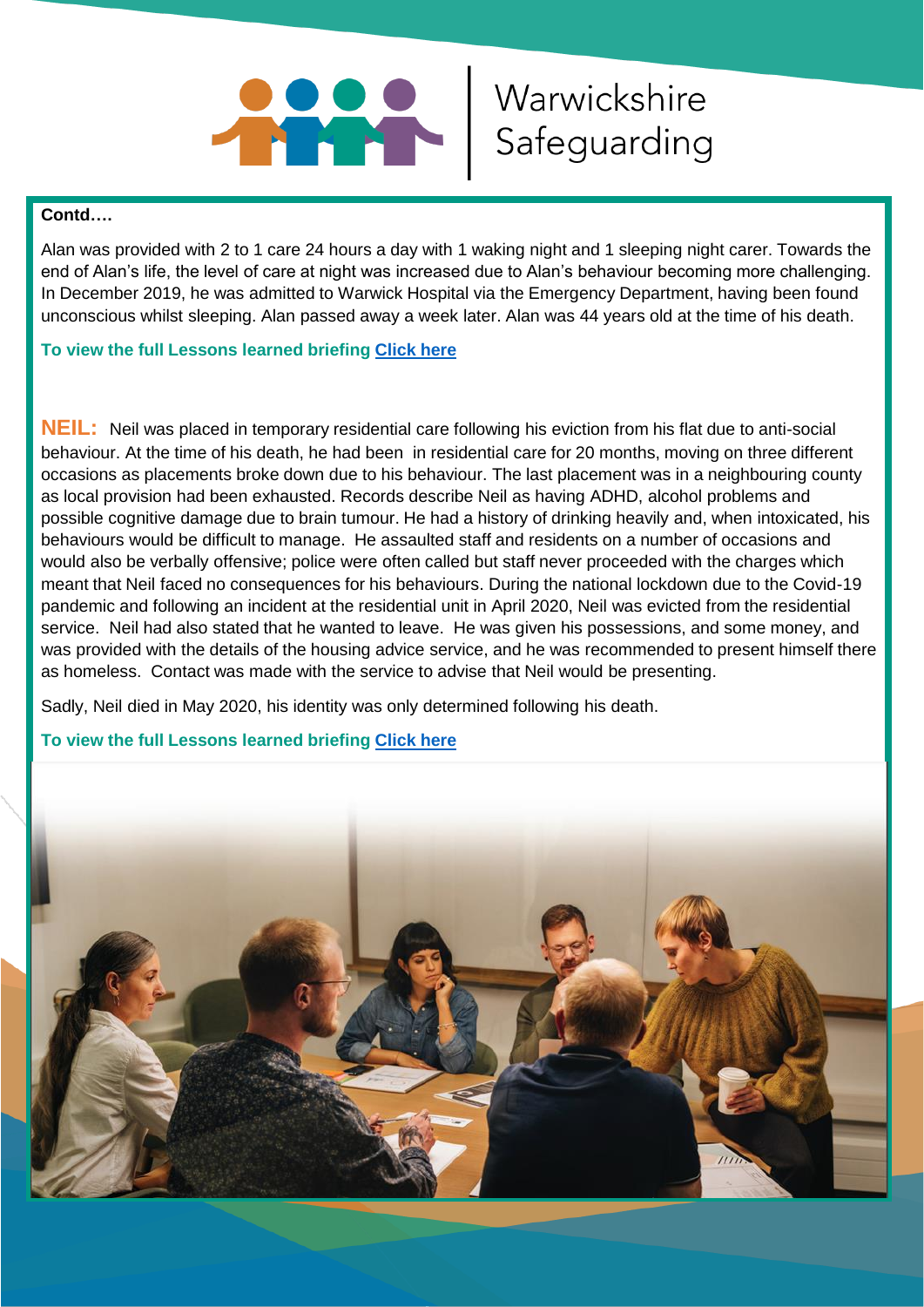

# Warwickshire Safeguarding

# **Briefings**

## **Lessons Learned Briefings**

Lessons Learned Briefings are produced following the completion of a Local Child Safeguarding Practice Review (LCSPR) or a Safeguarding Adults Review (SAR), or in those cases where the criteria for a formal review was not met however; the initial scoping process identified key areas of practice which highlighted the need to promote awareness.

The Lessons Learned briefings have been structured to provide a summary overview of the story of the child or adult, what we learned and advice for professionals and the community. It should be noted, all briefings are totally anonymised to protect the identity of the individuals.

To access copies of all Lessons Learned Briefings go to: <https://www.safeguardingwarwickshire.co.uk/lessons-learnt-briefings>

## **7 Minute Briefings**

This is a single page briefing providing a quick and simple way to share learning on a range of safeguarding topics identified as key areas requiring further improvement in practice and understanding. The following list of new briefings has now been published on the website since the last news bulletin. To access copies of all 7 Minute Briefings please go to: <https://www.safeguardingwarwickshire.co.uk/7-minute-briefings>